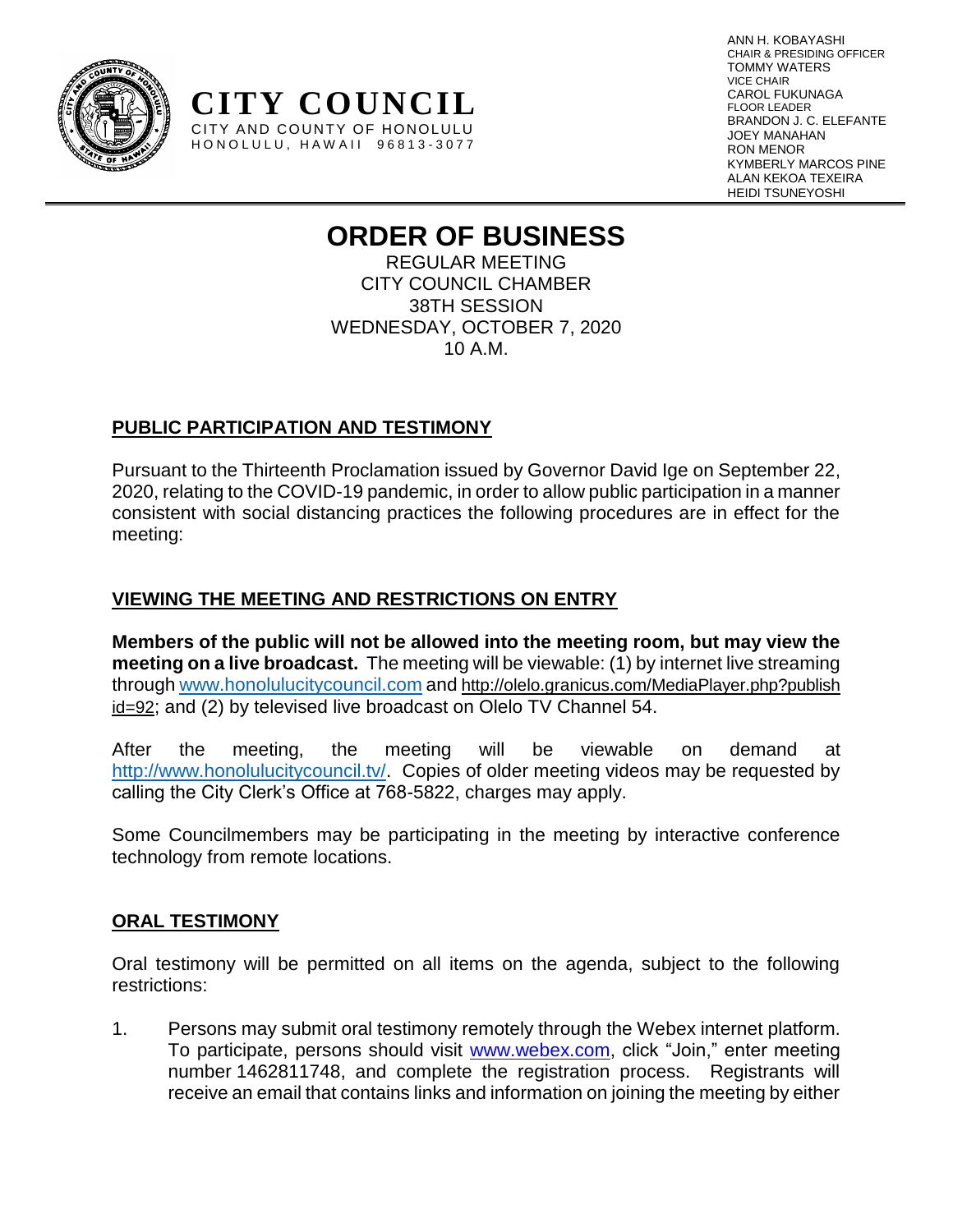phone or video conference. Webex testifiers are strongly encouraged to register at least 24 hours before the start of the meeting. Remote testimony will be taken at the start of the agenda and then closed.

- 2. Each speaker may not have anyone else read their statement and is limited to:
	- a. A three-minute presentation on Public Hearing, New Business, and Sunshined items; and
	- b. A one-minute presentation on all other items.

### **WRITTEN TESTIMONY**

Written testimony may be faxed to 768-3826 or transmitted via the internet at <http://www.honolulu.gov/ccl-testimony-form.html> for distribution at the meeting. If submitted, written testimonies, including the testifier's address, email address and phone number, will be available to the public on both the City's Council's pilot website: [www.honolulucitycouncil.com](http://www.honolulucitycouncil.com/) as well as the City's legacy DocuShare Website. Written testimony will not be accepted in person at the meeting.

Should you have any questions, please call 768-3814 or send an email to jyamane1@honolulu.gov.

#### **The Council will recess from 12:30 p.m. to 1:30 p.m.**

\* \* \* \* \* \*

#### **MATERIALS AVAILABLE FOR INSPECTION**

Meeting materials ("*board packet*" under HRS Section 92-7.5) are accessible at [www.honolulucitycouncil.com](http://www.honolulucitycouncil.com/) by clicking on the link for each item on the online agenda for the meeting.

Accommodations are available upon request to persons with disabilities. Please call 768-3814 or send an email t[o jyamane1@honolulu.gov](mailto:jyamane1@honolulu.gov) at least three working days prior to the meeting.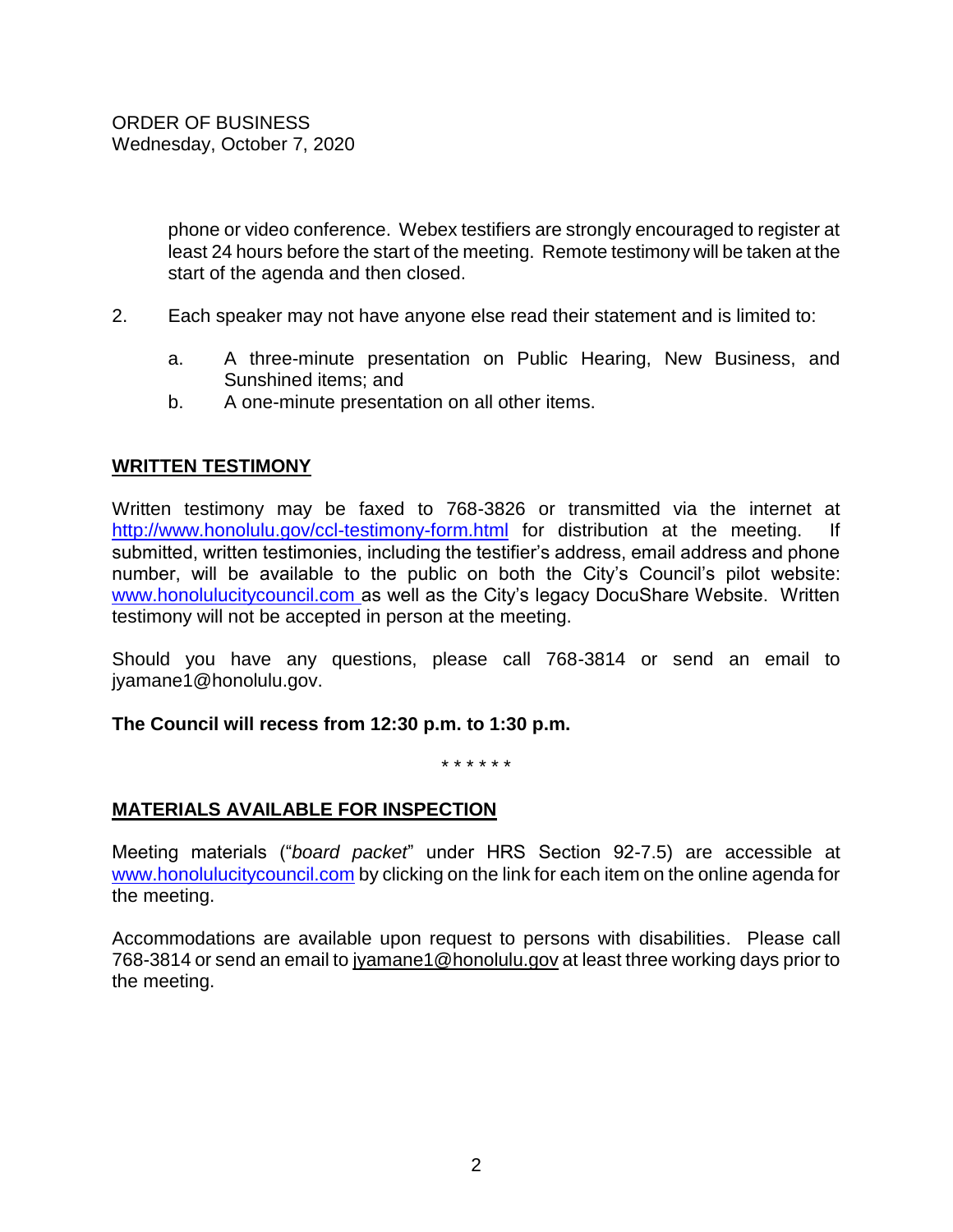# **PLEDGE OF ALLEGIANCE**

**CALL TO ORDER**

Roll Call

Introduction of Guests

Approval of Minutes of the 34<sup>th</sup>, 35<sup>th</sup>, 36<sup>th</sup> and 37<sup>th</sup> Sessions

# **ORAL TESTIMONY REMOTELY VIA VIDEO CONFERENCE OR PHONE**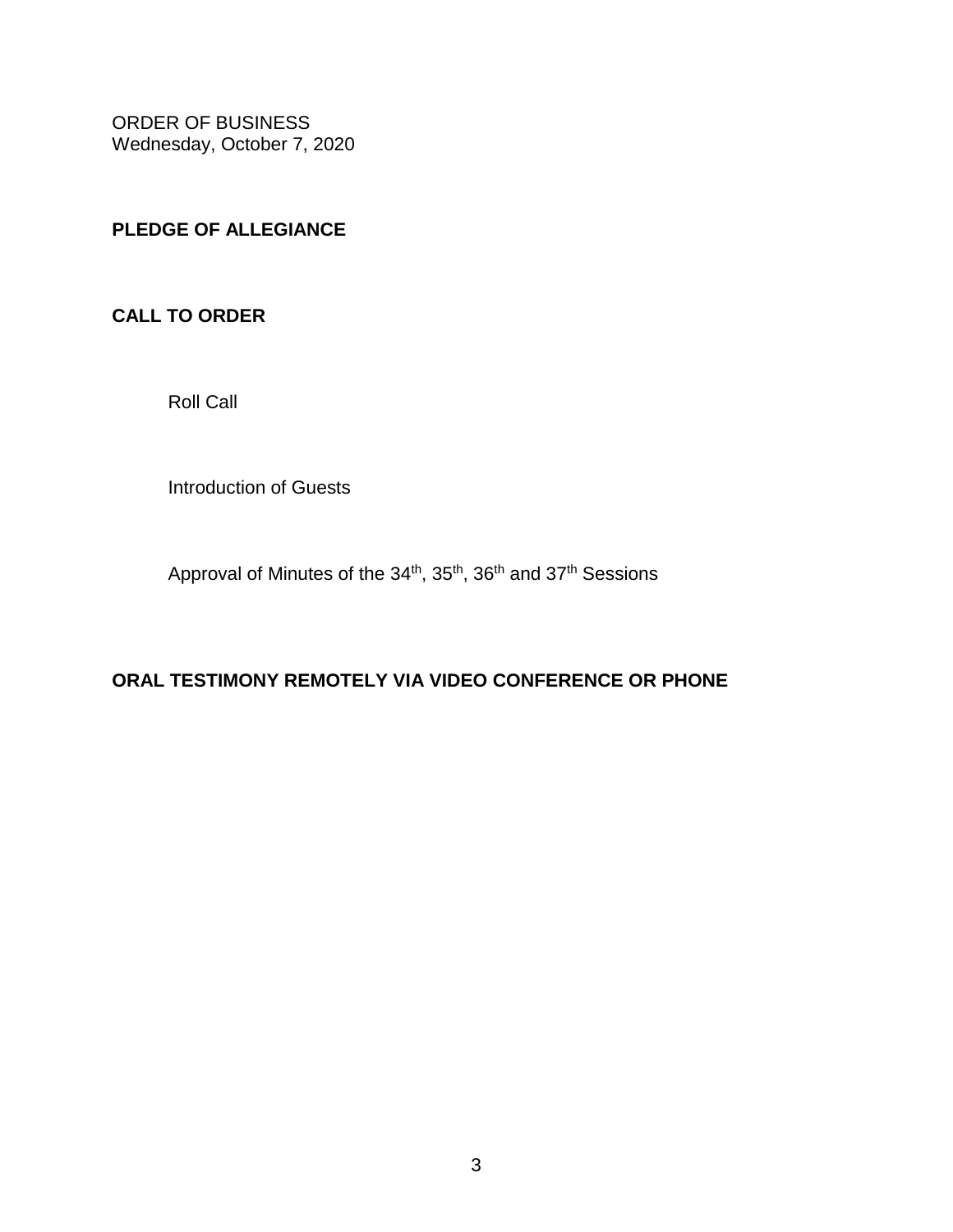### **ORDER OF THE DAY**

### **PUBLIC HEARING/RESOLUTIONS**

[Resolution 20-240](https://hnldoc.ehawaii.gov/hnldoc/document-download?id=7807) (Public Infrastructure, Technology and Sustainability)

Relating to the reappointment of Bryan P. Andaya to serve on the Board of Water Supply of the City and County of Honolulu.

PUBLIC HEARING AND REFERRAL TO COMMITTEE

[Resolution 20-241](https://hnldoc.ehawaii.gov/hnldoc/document-download?id=7808) (Public Infrastructure, Technology and Sustainability)

Confirming the reappointment of Dr. Charles Fletcher, III to serve on the Climate Change Commission of the City and County of Honolulu.

PUBLIC HEARING AND REFERRAL TO COMMITTEE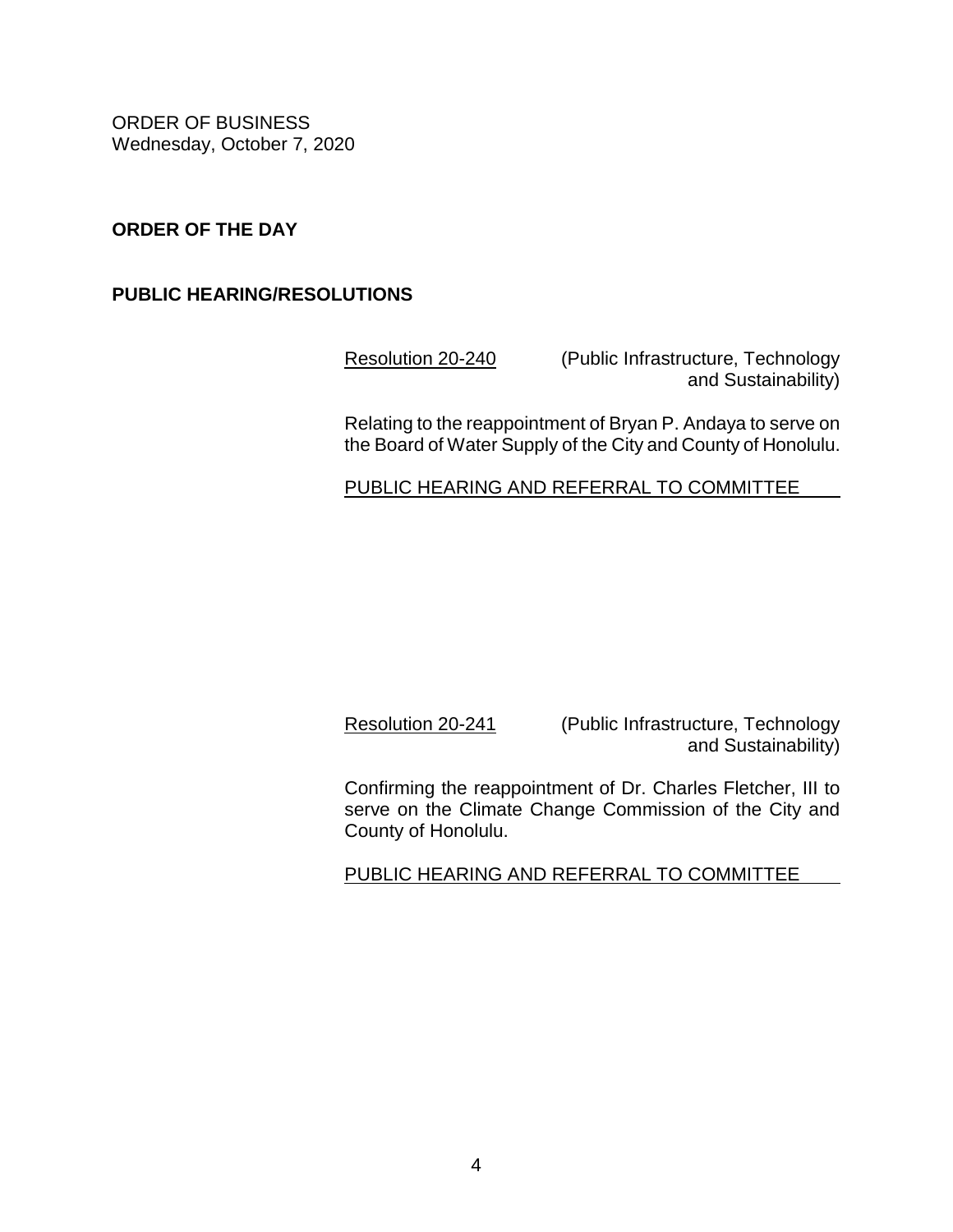# **APPOINTMENTS – RESOLUTIONS**

EXECUTIVE MATTERS AND LEGAL AFFAIRS

[CR-219](http://www4.honolulu.gov/docushare/dsweb/Get/Document-249444/CR-219(20).pdf) [Resolution 20-201, CD1](https://hnldoc.ehawaii.gov/hnldoc/document-download?id=7871)

Confirming the nomination of Paul S. Aoki to serve as the Corporation Counsel of the City and County of Honolulu.

FOR ADOPTION, AS AMENDED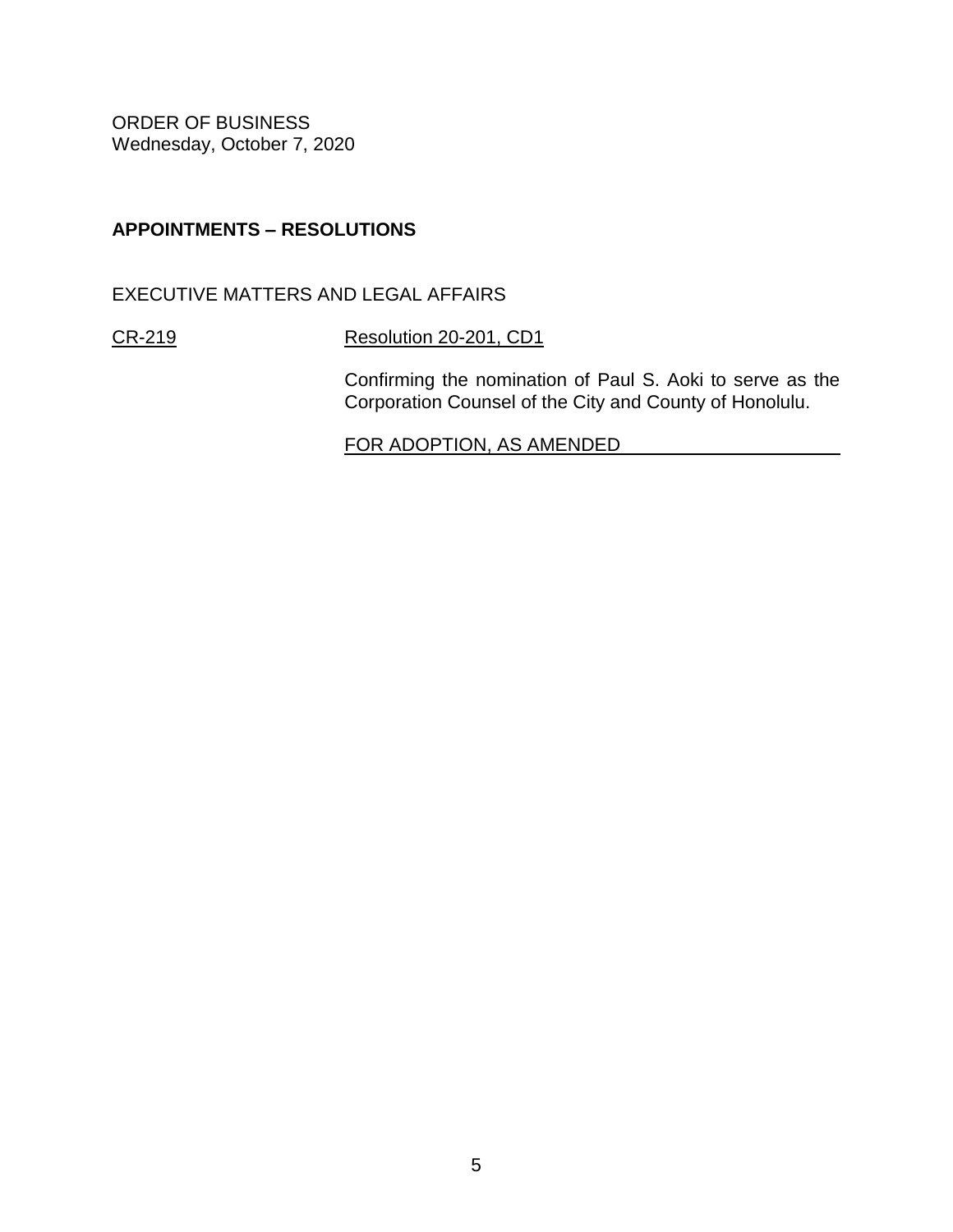### **PUBLIC HEARING/SECOND READING**

BUDGET

[CR-224](https://hnldoc.ehawaii.gov/hnldoc/document-download?id=7850) [Bill 17](https://hnldoc.ehawaii.gov/hnldoc/document-download?id=5781)

Relating to real property taxation. (Addressing the real property tax exemption for homes of totally disabled veterans.)

#### PASS SECOND READING

#### TRANSPORTATION

#### [CR-233](https://hnldoc.ehawaii.gov/hnldoc/document-download?id=7859) [Bill 47, CD1](https://hnldoc.ehawaii.gov/hnldoc/document-download?id=7894)

Relating to crosswalks. (Establishing requirements concerning the City Administration's provision or offer to provide a presentation to the affected neighborhood board prior to the removal or relocation of an established, marked crosswalk.)

PASS SECOND READING, AS AMENDED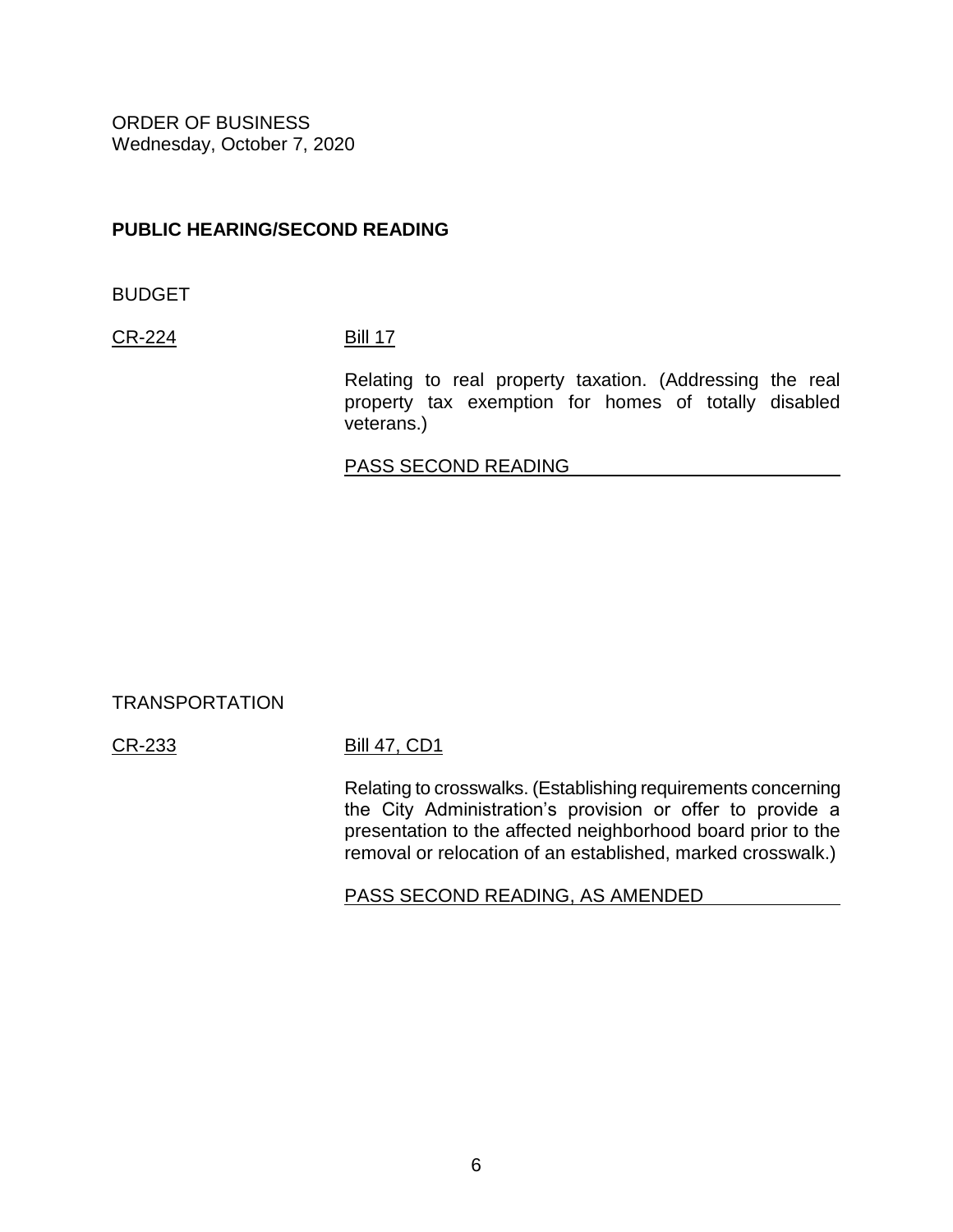### **PUBLIC HEARING/ADOPTION**

BUDGET

[CR-232](https://hnldoc.ehawaii.gov/hnldoc/document-download?id=7858) Recommendations on the review and evaluation of the Grants in Aid Advisory Commission pursuant to Ordinance 17-44.

FOR ADOPTION

#### ZONING, PLANNING AND HOUSING

[CR-236](https://hnldoc.ehawaii.gov/hnldoc/document-download?id=7862) [Resolution 20-231, CD1](https://hnldoc.ehawaii.gov/hnldoc/document-download?id=7947)

Authorizing the Mayor or the Mayor's designee to enter into a development agreement and an agreement of sale, between the City and County of Honolulu and Savio/Hawaii Habitat Varona Village LLC, for the disposition of City-owned real property identified on the land court map as lot 18280-B, for the revitalization of Varona Village, Ewa, Oahu, Hawaii.

FOR ADOPTION, AS AMENDED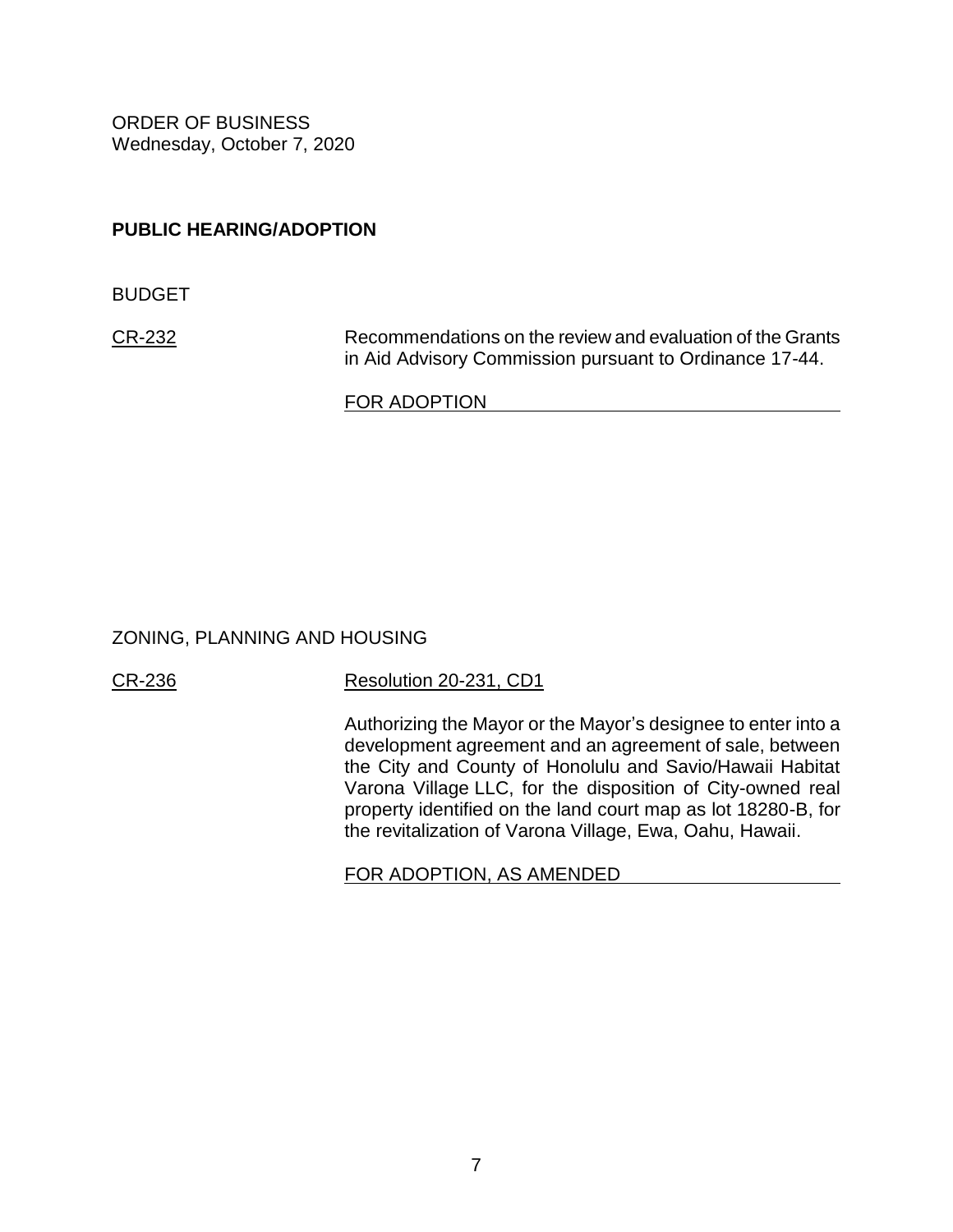### **THIRD READING**

BUDGET

[CR-225](https://hnldoc.ehawaii.gov/hnldoc/document-download?id=7851) [Bill 33](https://hnldoc.ehawaii.gov/hnldoc/document-download?id=5882)

Relating to public parks. (Amending the fee for attendant and custodian services.)

#### PASS THIRD READING

#### [CR-226](https://hnldoc.ehawaii.gov/hnldoc/document-download?id=7852) [Bill 44, CD2](https://hnldoc.ehawaii.gov/hnldoc/document-download?id=7867)

Relating to Hanauma Bay Nature Preserve. (Increasing the entrance fee for nonresidents and vehicle parking fee and establishing an entrance fee for licensed motor carriers entering the Hanauma Bay Nature Preserve.)

PASS THIRD READING, AS AMENDED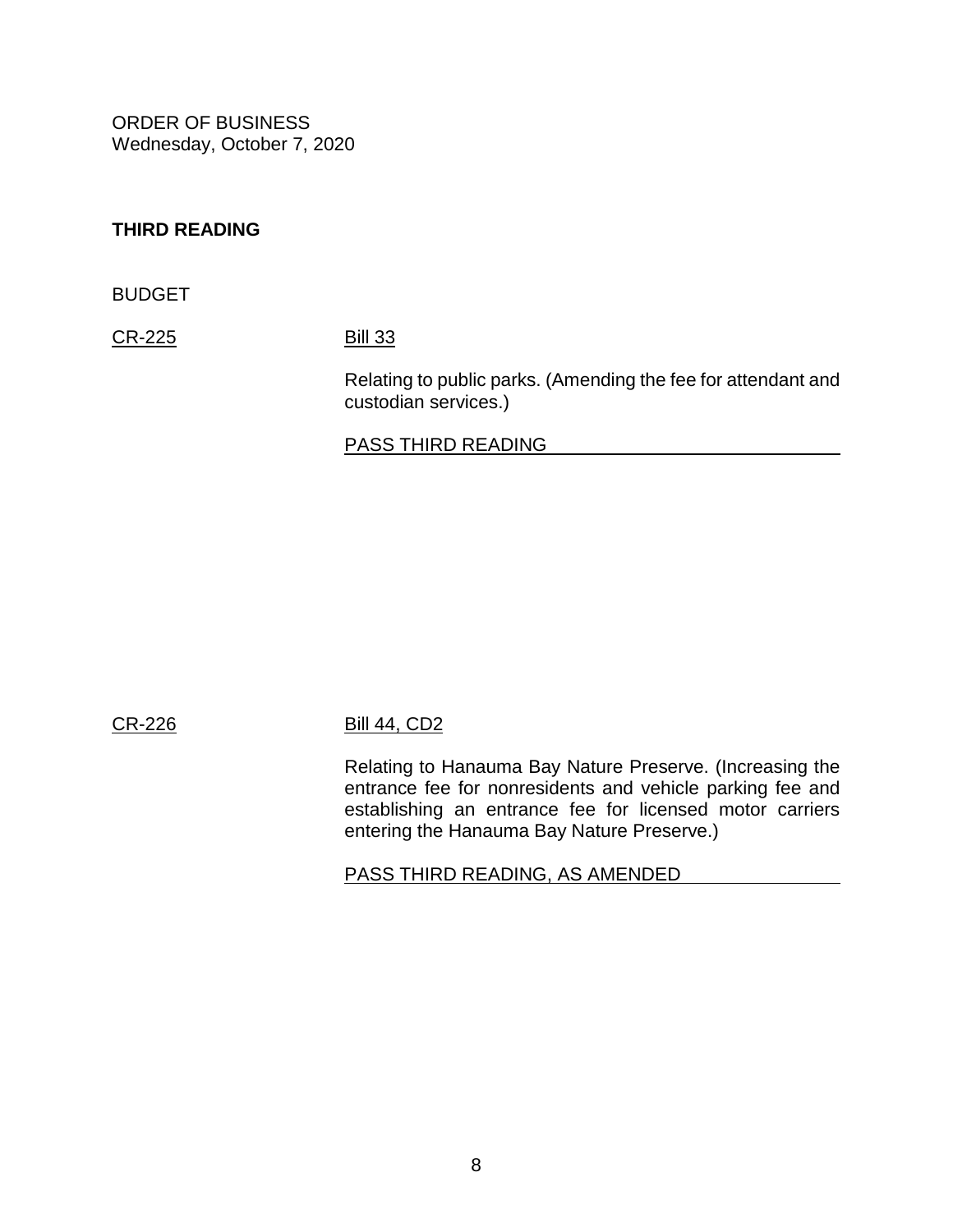BUDGET (Cont'd.)

#### [CR-227](https://hnldoc.ehawaii.gov/hnldoc/document-download?id=7853) [Bill 52, CD1](https://hnldoc.ehawaii.gov/hnldoc/document-download?id=7255)

Relating to the Department of Enterprise Services. (Amending the Rental Schedule Rates for the Neal S. Blaisdell Center and Tom Moffatt Waikiki Shell to permit adjustments to rental rates and/or substitution of larger facilities to allow for required physical/social distancing to prevent the spread of COVID-19, as recommended and/or mandated by the U.S. Centers for Disease Control, State of Hawaii, and other relevant organizations.)

#### PASS THIRD READING

#### [CR-228](https://hnldoc.ehawaii.gov/hnldoc/document-download?id=7854) [Bill 54, CD2](https://hnldoc.ehawaii.gov/hnldoc/document-download?id=7868)

Relating to County tax credit. (Updating and amending the eligibility requirements regarding the verification of income documents needed to approve the application of the real property tax credit to certain homeowners.)

PASS THIRD READING, AS AMENDED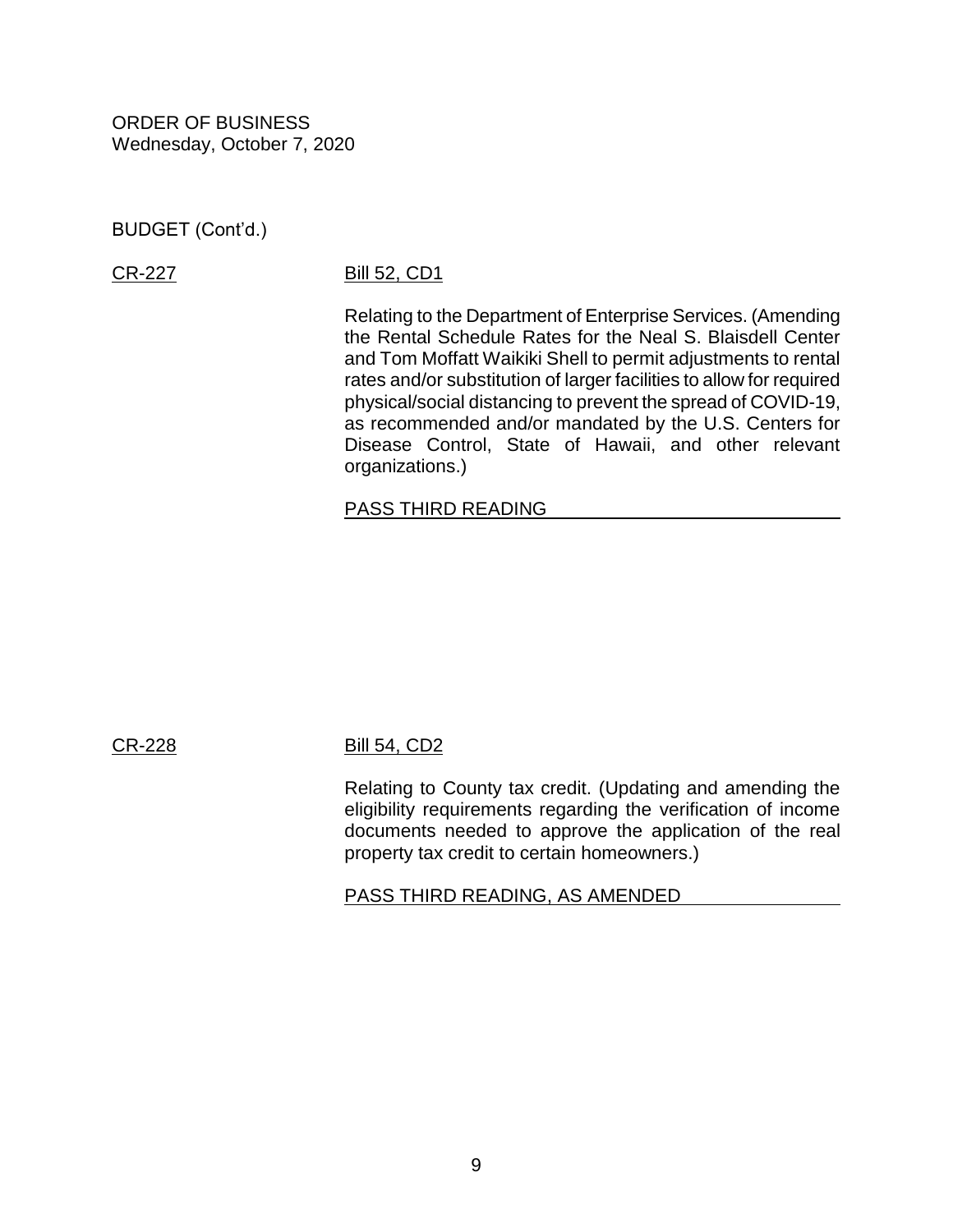ZONING, PLANNING AND HOUSING

[CR-235](https://hnldoc.ehawaii.gov/hnldoc/document-download?id=7861) [Bill 51](https://hnldoc.ehawaii.gov/hnldoc/document-download?id=7062)

Relating to group living facilities. (Amending the Land Use Ordinance relating to group living facilities.)

PASS THIRD READING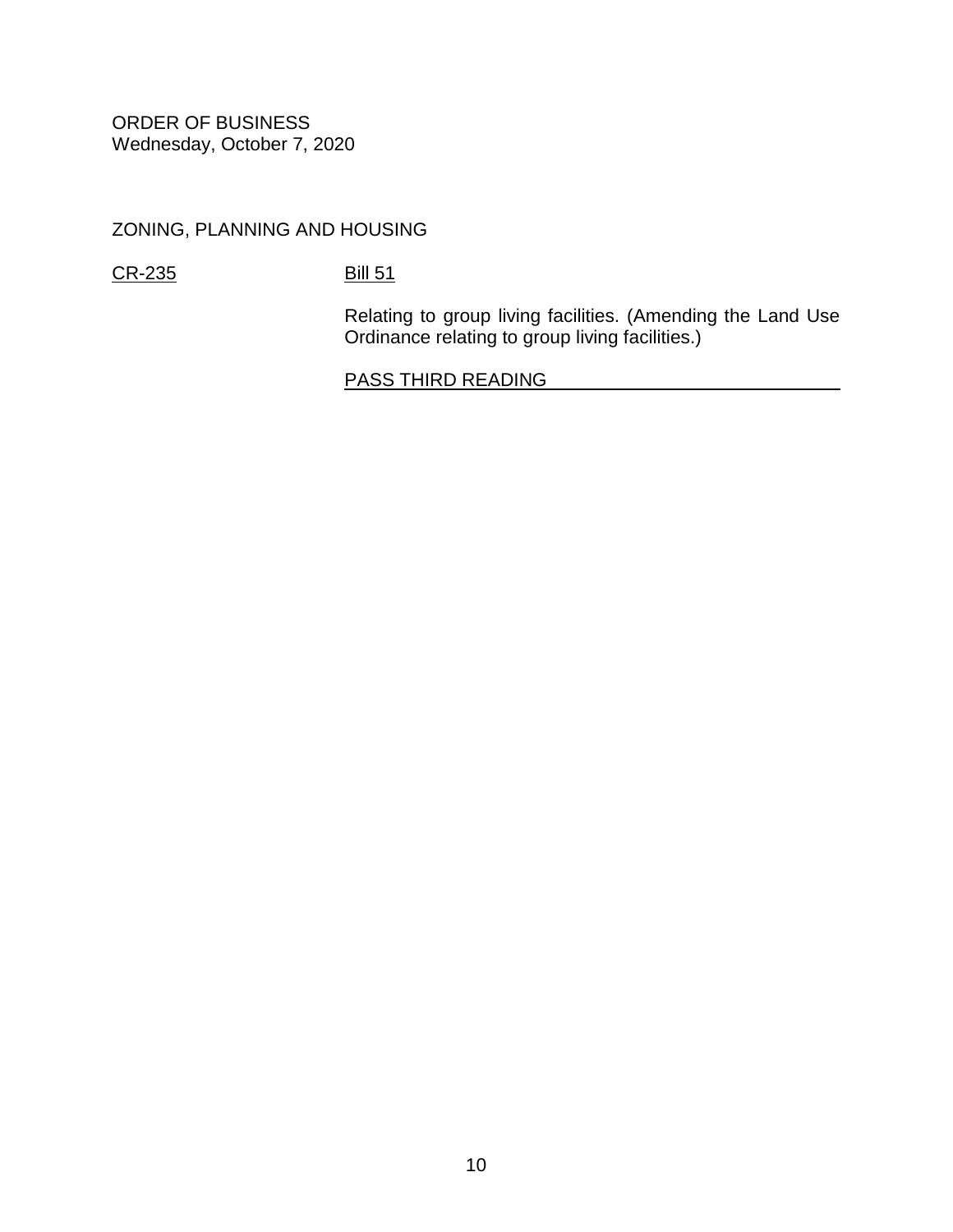#### **FIRST READING**

[Bill 67](https://hnldoc.ehawaii.gov/hnldoc/document-download?id=7762) (Budget)

Related to real property taxation. (Amending certain provisions relating to real property tax appeals.)

PASS FIRST READING

[Bill 68](https://hnldoc.ehawaii.gov/hnldoc/document-download?id=7926) (Public Infrastructure, Technology and Sustainability)

Relating to gasoline-powered leaf blowers. (Banning the sale and use of certain gasoline-powered leaf blowers in the City, while providing a reasonable period of time to transition to alternative battery-powered or human-powered equipment.)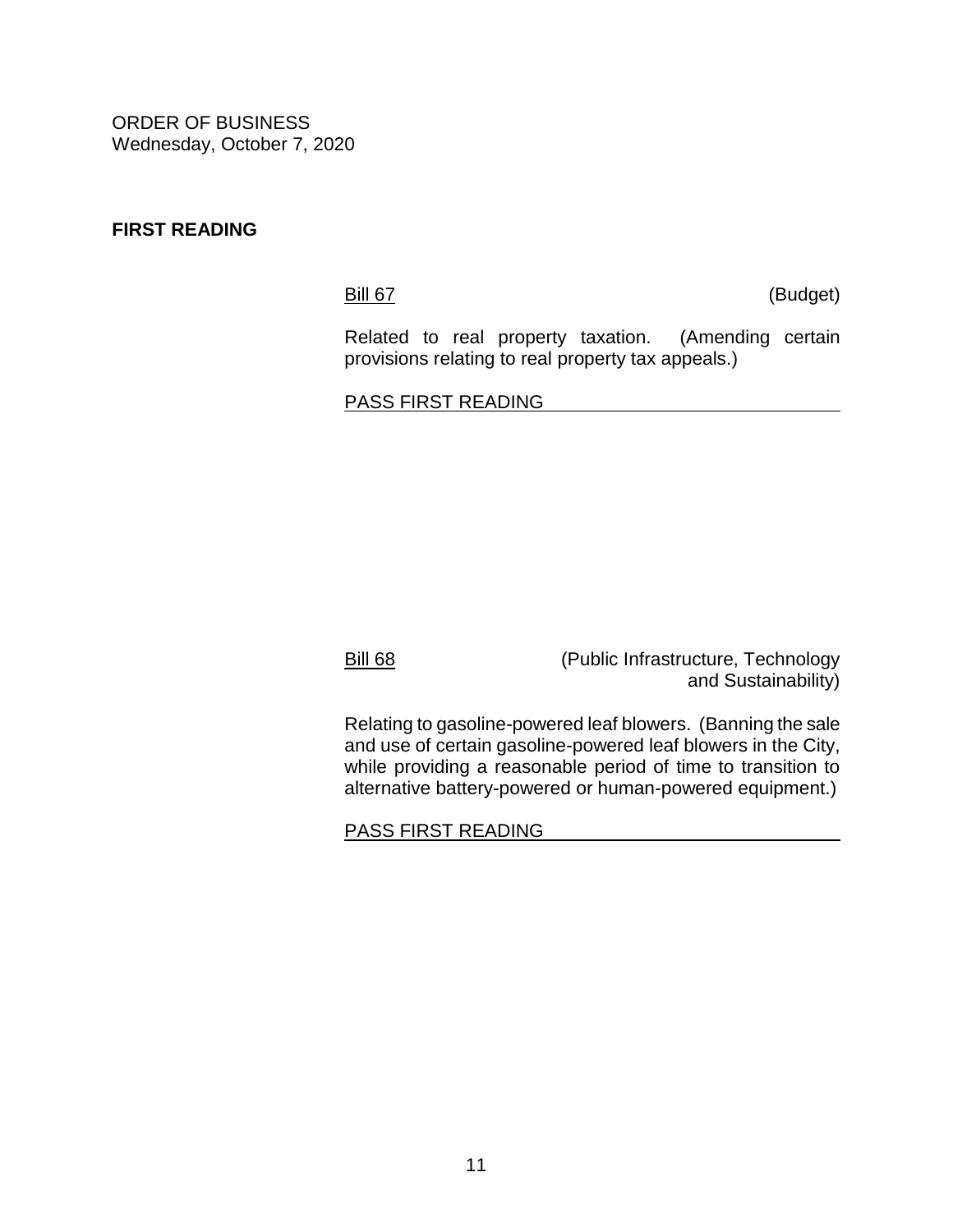[Bill 70](https://hnldoc.ehawaii.gov/hnldoc/document-download?id=7958) (Business, Economic Development and Tourism)

Relating to the establishment of a Keep Hawaii Hawaii Pass Program to stimulate economic development. (Establishing a program that would allow both visitors and residents to purchase passes for discounts and priority access to popular Oahu attractions, stimulate the economy, and raise funds to improve and maintain Oahu's natural resources impacted by tourism.)

### PASS FIRST READING

[Bill 71](https://hnldoc.ehawaii.gov/hnldoc/document-download?id=7966) (Budget)

Amending Ordinance No. 18-39. (Updating and amending Ordinance 18-39, as amended by Ordinance 19-25, regarding the limitations on the City Subsidy to the capital cost of the Honolulu Rail Transit Project.)

#### PASS FIRST READING

[Bill 72](https://hnldoc.ehawaii.gov/hnldoc/document-download?id=7975) (Public Safety and Welfare)

Relating to artificial grass. (Placing restrictions on the use of artificial grass on City-owned properties.)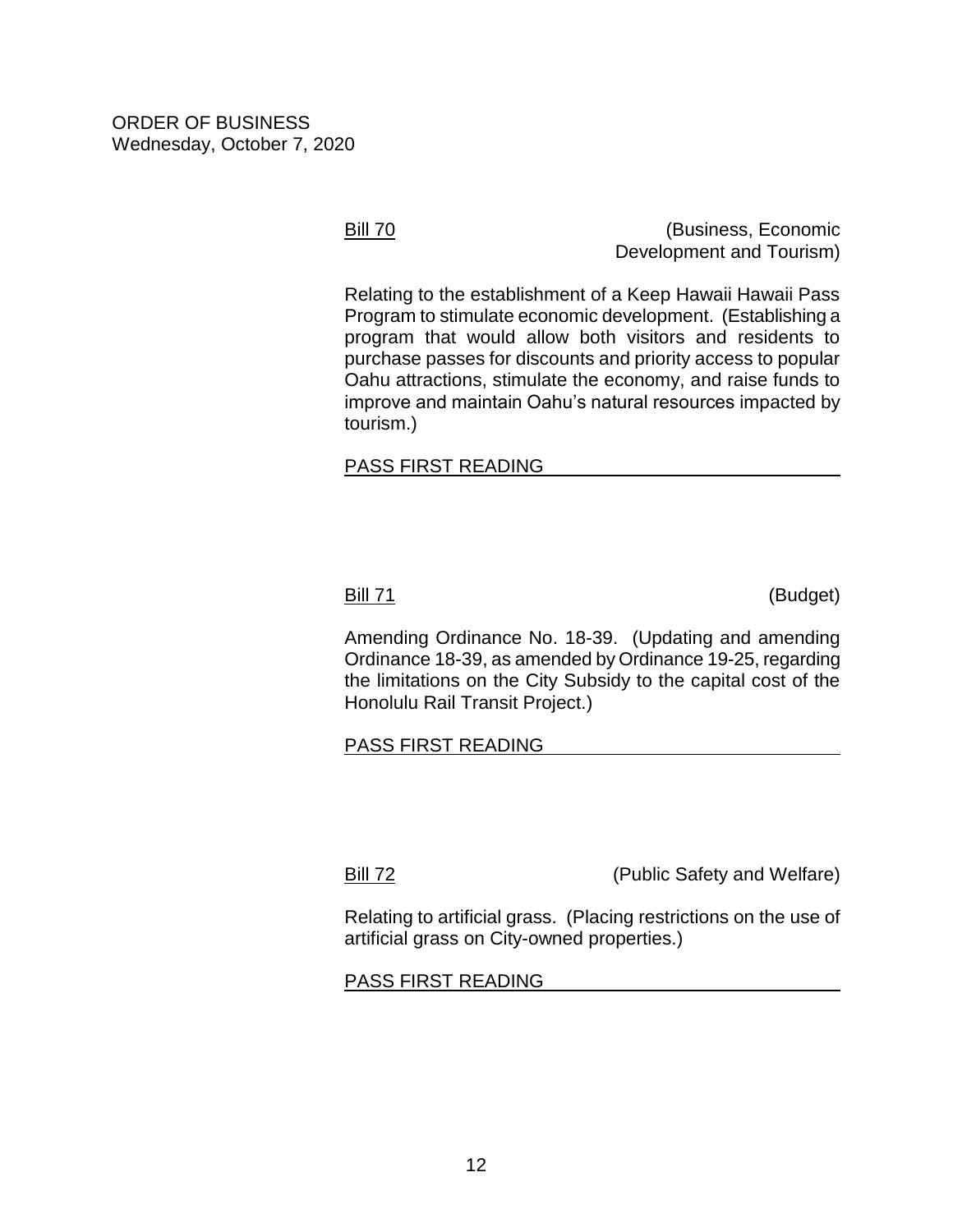[Bill 73](https://hnldoc.ehawaii.gov/hnldoc/document-download?id=7980) (Public Safety and Welfare)

Relating to public sidewalks. (Prohibiting, subject to exceptions, persons from sitting or lying on public sidewalks in areas near certain preschools, schools, and public parks.)

#### PASS FIRST READING

[Bill 74](https://hnldoc.ehawaii.gov/hnldoc/document-download?id=7981) (Public Safety and Welfare)

Relating to public sidewalks. (Expanding the commercial areas subject to the City's current restrictions on persons sitting or lying on public sidewalks.)

#### PASS FIRST READING

[Bill](https://hnldoc.ehawaii.gov/hnldoc/document-download?id=7995) 75 (Public Safety and Welfare)

Relating to fire safety. (Extending by one year various deadlines in the Fire Code of the City and County of Honolulu that were established by Ordinance 18-14 and Ordinance 19-4 in light of unexpected business interruptions and job losses associated with Hawaii's COVID-19 shutdowns in 2020.)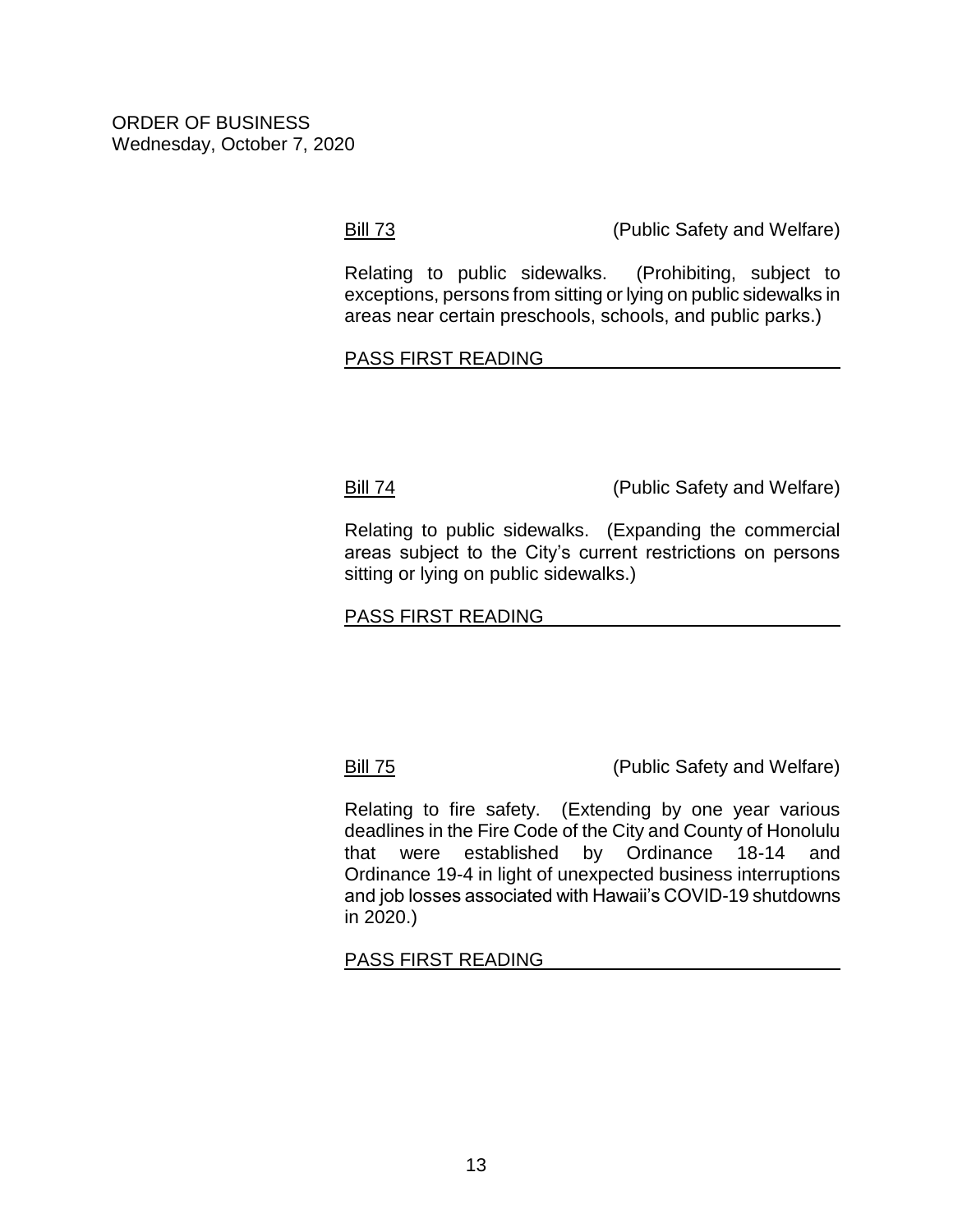[Bill](https://hnldoc.ehawaii.gov/hnldoc/document-download?id=7996) 76 (Budget)

Relating to real property taxation. (Addressing the taxation of vacant residential properties.)

#### PASS FIRST READING

[Bill](https://hnldoc.ehawaii.gov/hnldoc/document-download?id=7997) 77 (Parks, Community Services and Intergovernmental Affairs)

Relating to commercial activities at public parks. (Restricting commercial activities at certain beach parks.)

PASS FIRST READING

[Bill](https://hnldoc.ehawaii.gov/hnldoc/document-download?id=7998) 78 (Budget)

Relating to funds. (Creating a special fund, the proceeds of which will be used for the maintenance of City beaches, parks, and other natural resources.)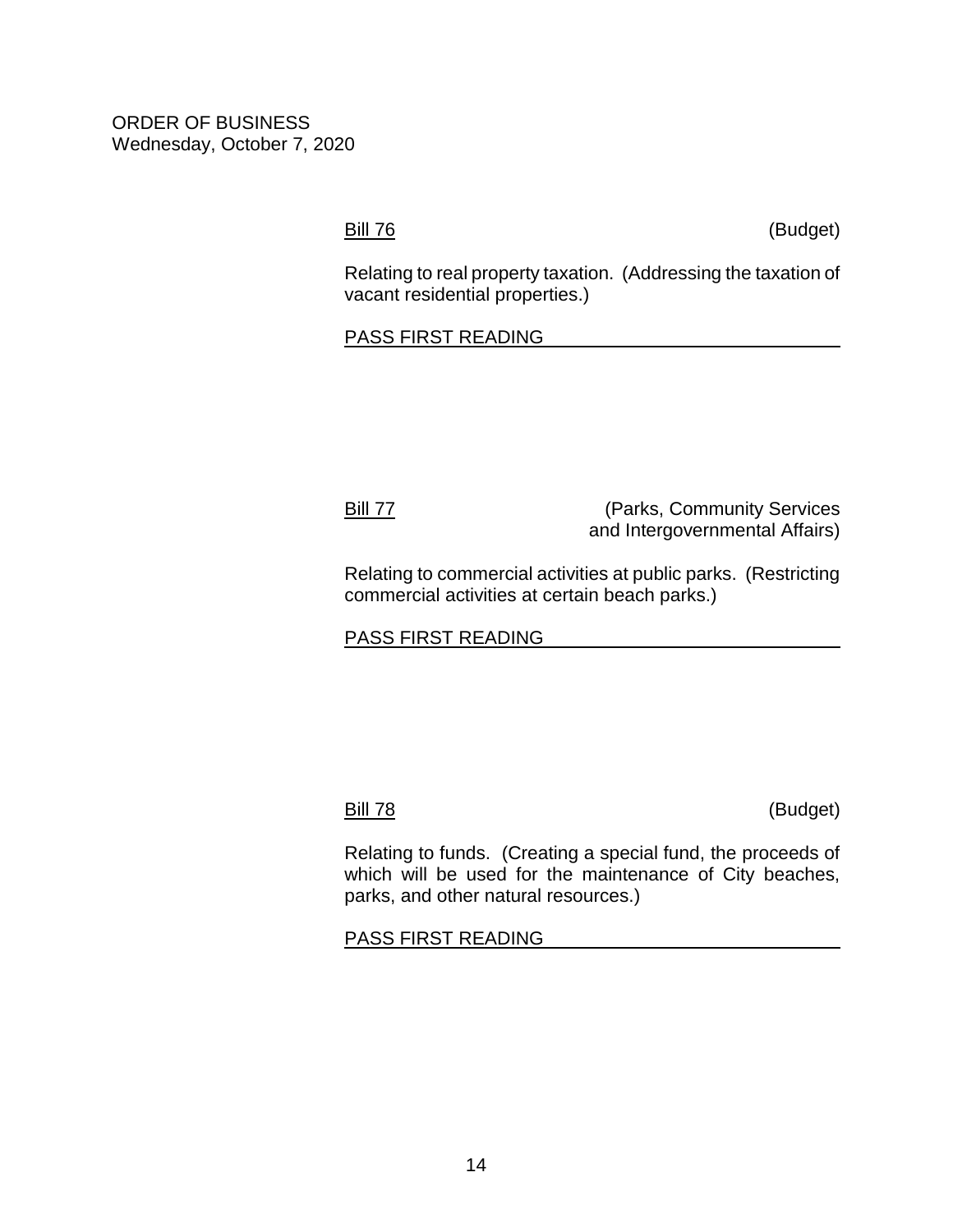[Bill 79](https://hnldoc.ehawaii.gov/hnldoc/document-download?id=8000) (Zoning, Planning and Housing)

To adopt the revised Koolau Loa Sustainable Communities Plan. (Repealing the existing Sustainable Communities Plan for Koolau Loa, Article 7, Chapter 24, Revised Ordinances of Honolulu 1990, and to adopt a new Article 7 incorporating the revised Koolau Loa Sustainable Communities Plan.)

#### PASS FIRST READING

[Bill 80](https://hnldoc.ehawaii.gov/hnldoc/document-download?id=8003) (Executive Matters and Legal Affairs)

Relating to the right of recall. (Establishing a right of recall for employees to return to their former place of employment.)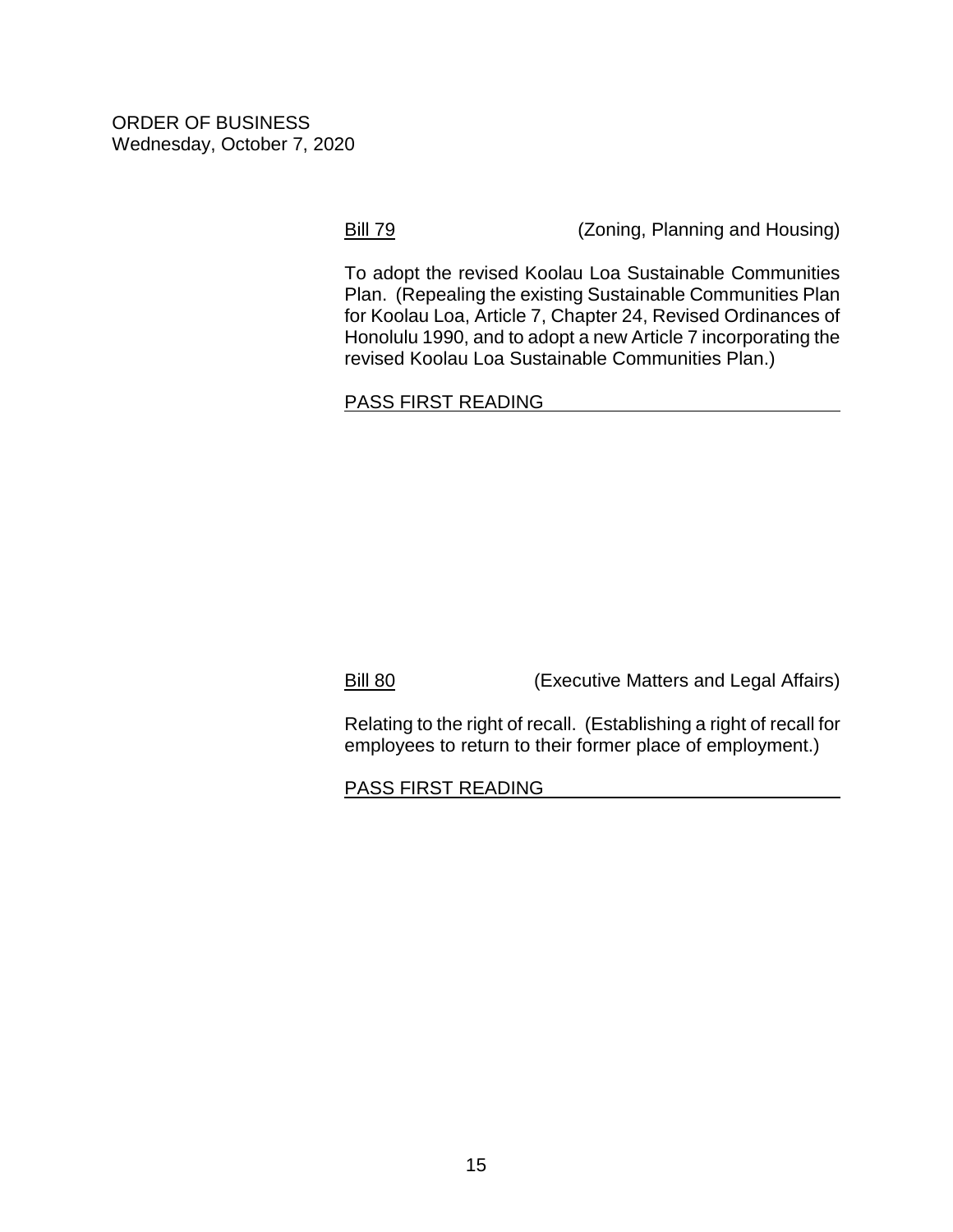### **RESOLUTIONS**

#### EXECUTIVE MATTERS AND LEGAL AFFAIRS

### [CR-217](https://hnldoc.ehawaii.gov/hnldoc/document-download?id=7570) [Resolution 20-145, CD1](https://hnldoc.ehawaii.gov/hnldoc/document-download?id=7869)

Providing for the acquisition of land for public use, to wit: Kuahea Street area emergency repairs, situate at Waiomao, Palolo Valley, Honolulu, Oahu, Hawaii, and determining and declaring the necessity of the acquisition thereof by eminent domain.

#### LAID OVER AND BE PUBLISHED

[Resolution 20-145, CD1, Proposed FD1](https://hnldoc.ehawaii.gov/hnldoc/document-download?id=7992) (Submitted by Council Chair Kobayashi)

[CR-218](https://hnldoc.ehawaii.gov/hnldoc/document-download?id=7571) [Resolution 20-197](https://hnldoc.ehawaii.gov/hnldoc/document-download?id=7396)

Initiating amendments to the Revised Charter of the City and County of Honolulu 1973, (2017 Edition), pursuant to the Mayor's executive reorganization authority, relating to the Office of Economic Revitalization.

#### FOR ADOPTION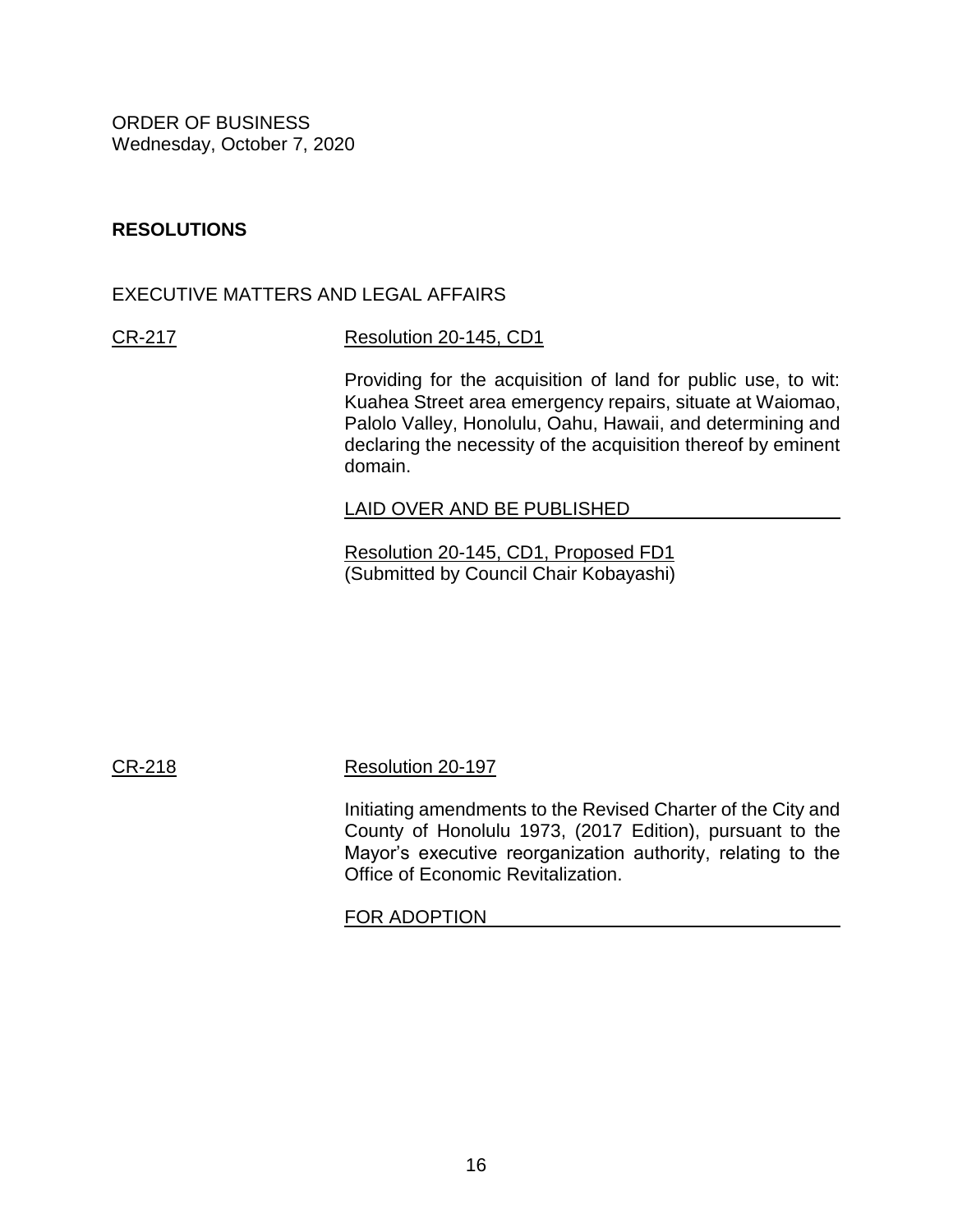BUDGET

[CR-229](https://hnldoc.ehawaii.gov/hnldoc/document-download?id=7855) [Resolution 20-221](https://hnldoc.ehawaii.gov/hnldoc/document-download?id=7613)

Relating to the transfer of funds. (Department of Transportation Services)

FOR ADOPTION

#### [CR-230](https://hnldoc.ehawaii.gov/hnldoc/document-download?id=7856) [Resolution 20-234](https://hnldoc.ehawaii.gov/hnldoc/document-download?id=7739)

Approving an amendment to the City and County of Honolulu's Twenty-Fourth (24th) Year Action Plan for Community Development Block Grant (CDBG), Home Investment Partnerships (HOME), Housing Trust Fund (HTF), Emergency Solutions Grants (ESG) and Housing Opportunities for Persons with AIDS (HOPWA) program funds, and authorizing its submittal to the U.S. Department of Housing and Urban Development (HUD).

FOR ADOPTION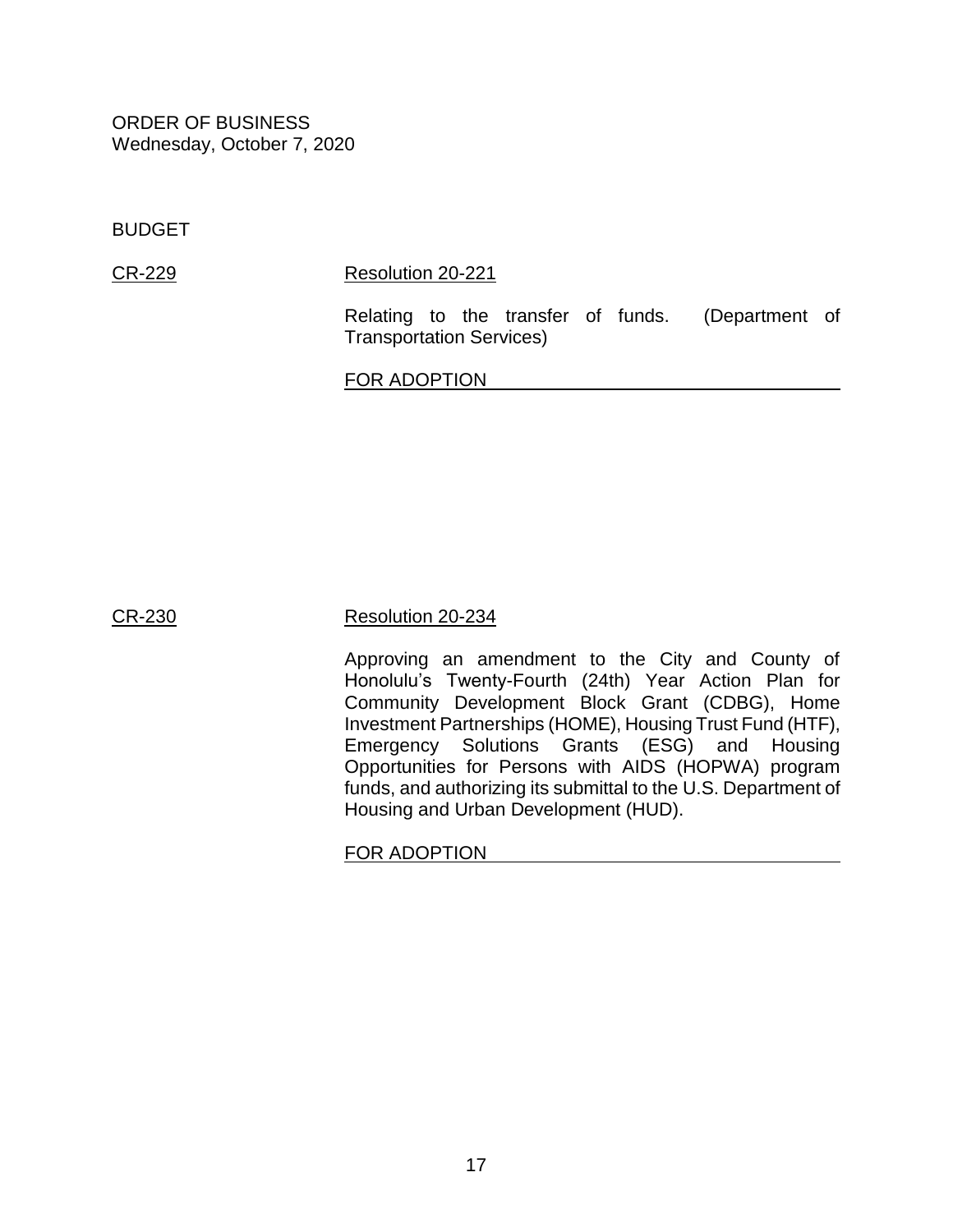BUDGET (Cont'd.)

[CR-231](https://hnldoc.ehawaii.gov/hnldoc/document-download?id=7857) [Resolution 20-238](https://hnldoc.ehawaii.gov/hnldoc/document-download?id=7760)

Relating to the transfer of funds. (Department of Community Services)

FOR ADOPTION

TRANSPORTATION

[CR-234](https://hnldoc.ehawaii.gov/hnldoc/document-download?id=7860) [Resolution 20-204, CD1](https://hnldoc.ehawaii.gov/hnldoc/document-download?id=7895)

Approving the December 2019 update to the Oahu Bike Plan and transmitting the plan to the Oahu Metropolitan Planning Organization for incorporation into the Oahu Regional Transportation Plan.

FOR ADOPTION, AS AMENDED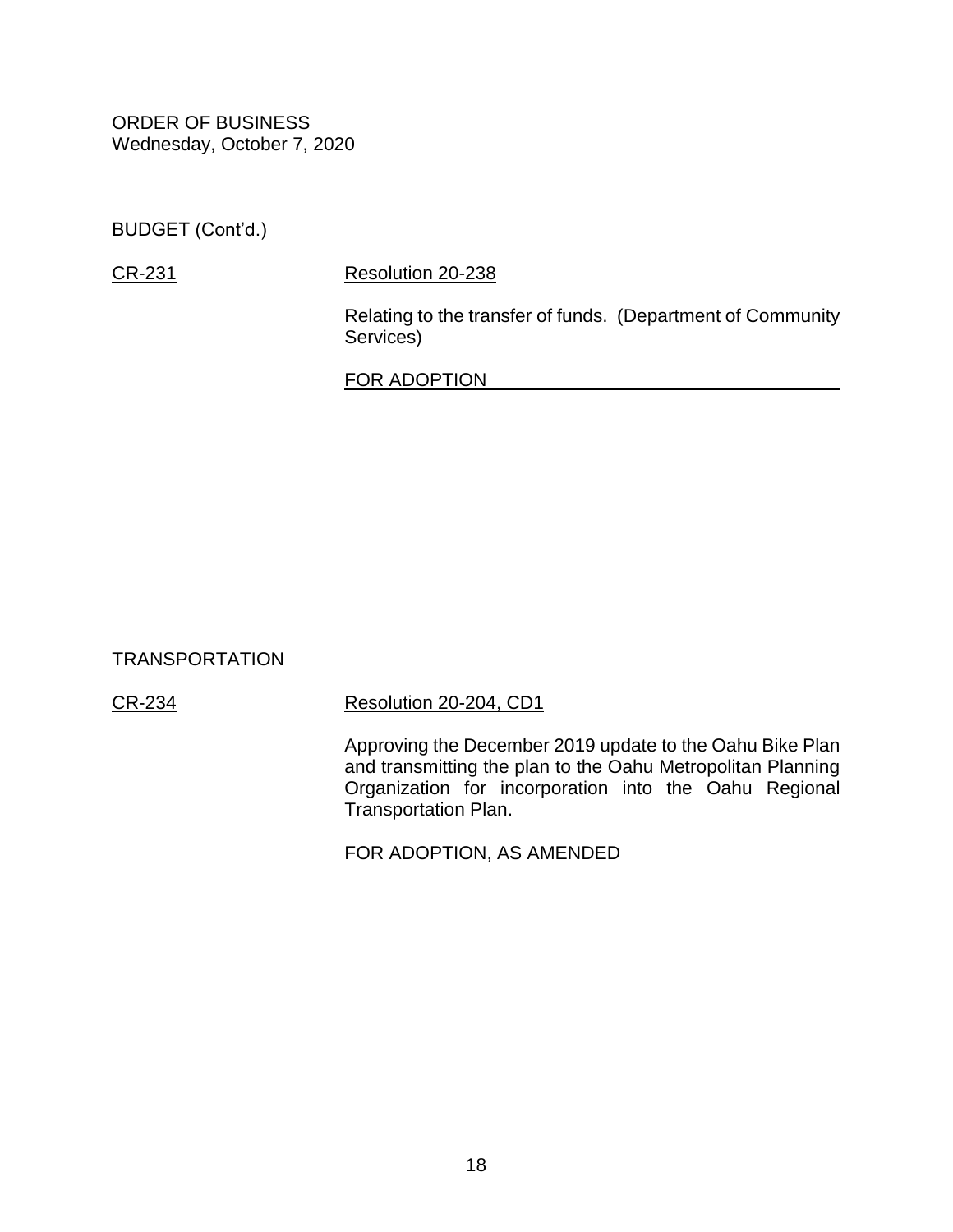#### **BALANCE OF COMMITTEE REPORTS**

[EMLACR-220](https://hnldoc.ehawaii.gov/hnldoc/document-download?id=7573) Request for authorization to settle a case against the City and County of Honolulu entitled Jianna Bohm, an individual v. City and County of Honolulu, et al., Civil No. CV19-00541 HG/KJM (USDC). [EMLACR-221](https://hnldoc.ehawaii.gov/hnldoc/document-download?id=7847) Request for authorization to settle a case against the City and County of Honolulu entitled Astrida K. C. Pesentheiner v. City and County of Honolulu, Civil No. 18-1-0837-05 (BIA). [EMLACR-222](https://hnldoc.ehawaii.gov/hnldoc/document-download?id=7848) Request for authorization to settle a case against the City and County of Honolulu entitled Tracy T. Yoshimura. et al. v. Keith M. Kaneshiro et al., Civil No. 18-00038 LEK-WRP (USDC). [EMLACR-223](https://hnldoc.ehawaii.gov/hnldoc/document-download?id=7849) Request for authorization to reimburse attorney's fees incurred by Reginald B. Ramones for representation by Lynn E. Panagakos in U.S. v. John R. Rabago and Reginald Ramones, CR. No. 19-00040 LEK (USDC).

FOR ADOPTION

**UNFINISHED BUSINESS**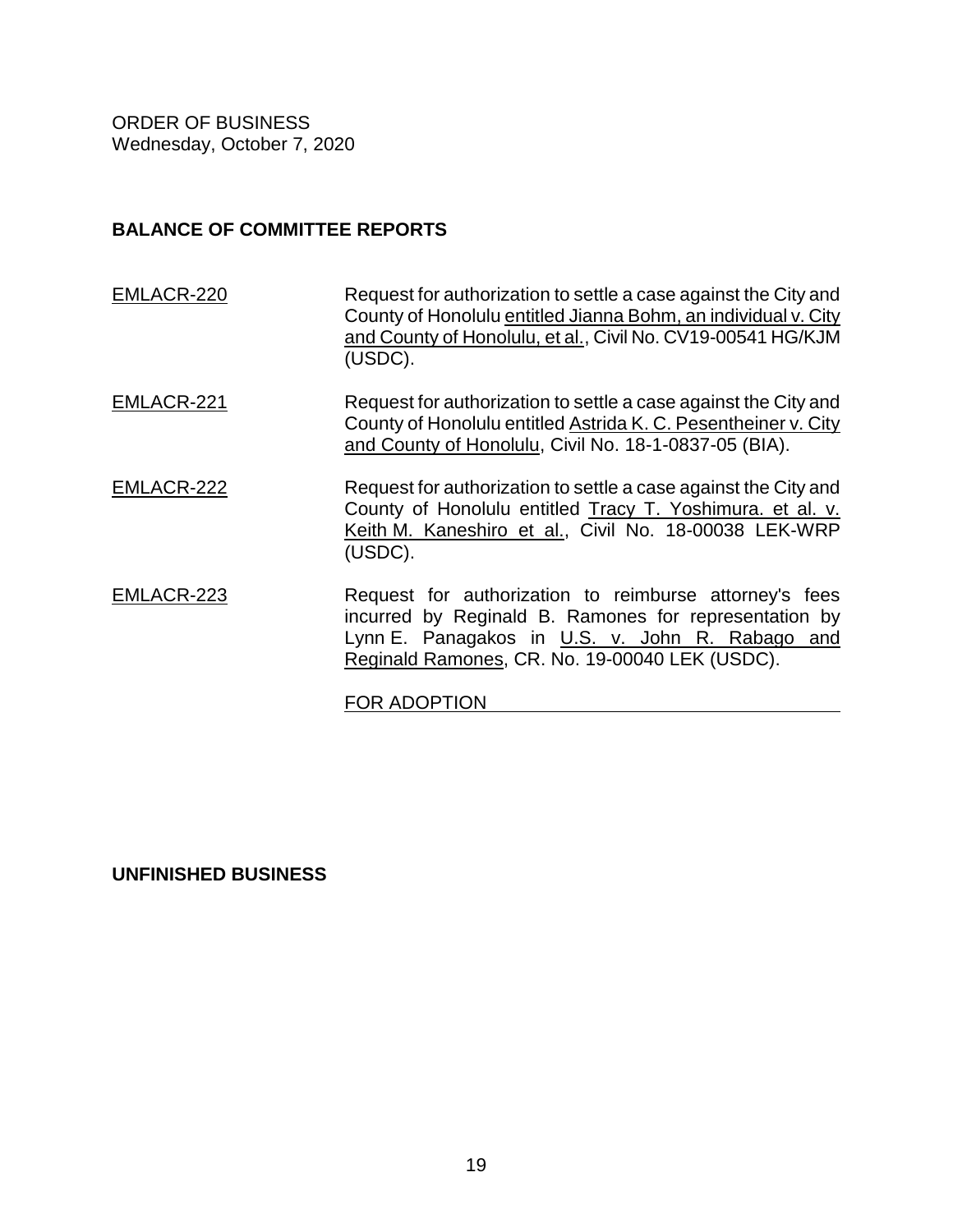### **NEW BUSINESS**

[Resolution 20-213](https://hnldoc.ehawaii.gov/hnldoc/document-download?id=7485)

Accepting a gift to the City from Haseko Development, Inc,

FOR ACTION

[Resolution 20-217](https://hnldoc.ehawaii.gov/hnldoc/document-download?id=7555)

Accepting a gift to the City from Hydronalix, Inc.

FOR ACTION

[Resolution 20-227](https://hnldoc.ehawaii.gov/hnldoc/document-download?id=7674)

Accepting a gift to the City from Hawaiian Airlines.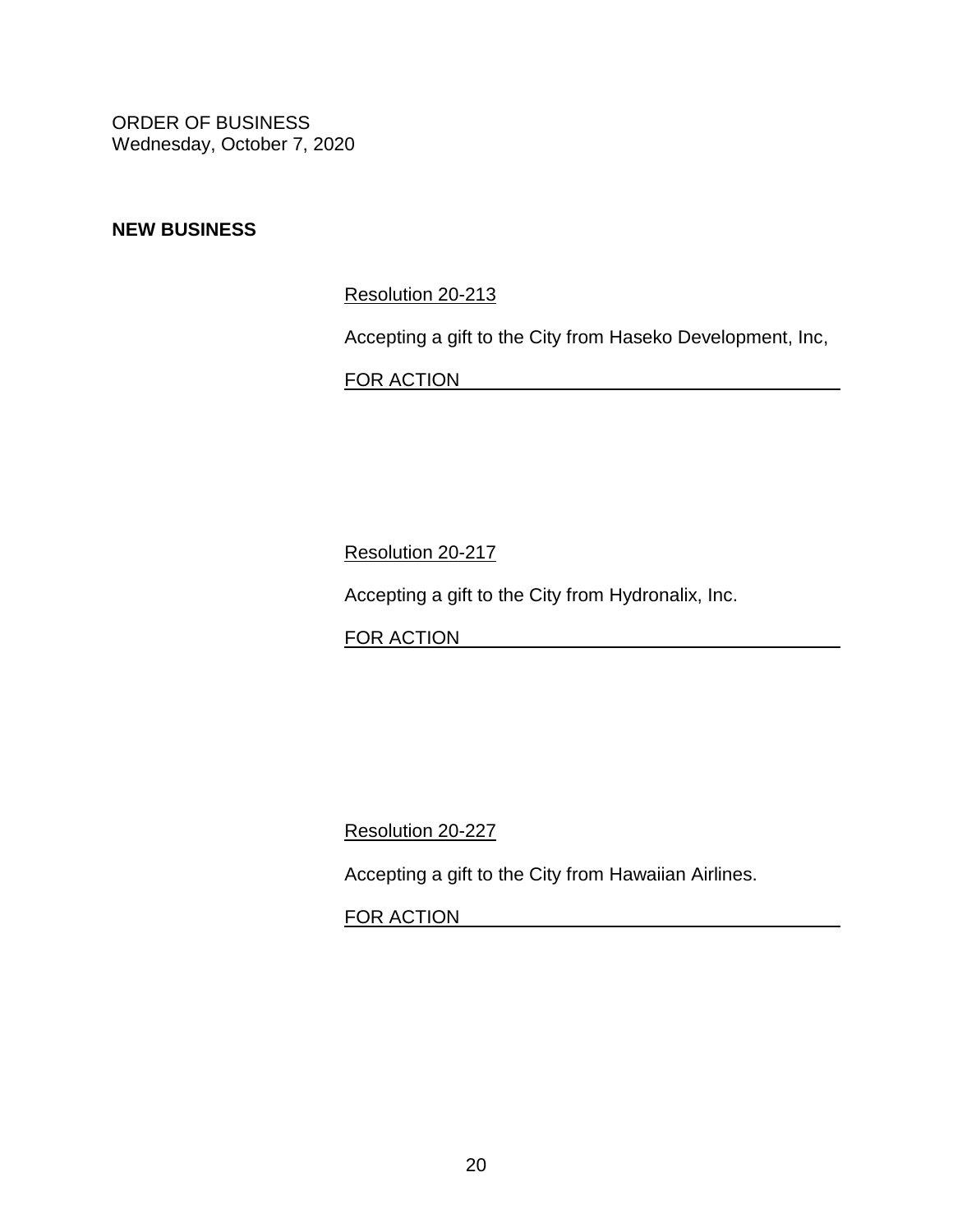[Resolution 20-191](https://hnldoc.ehawaii.gov/hnldoc/document-download?id=7365)

Requesting the City Administration to create a task force to consider the use of geofencing at tourist attractions in order to protect natural resources and offset City expenses.

#### FOR ACTION

#### [Resolution 20-209](https://hnldoc.ehawaii.gov/hnldoc/document-download?id=7441)

Urging the City Administration to use CARES Act funding to establish emergency community resource centers, commonly known as "The Hub" approach, to provide relief from the effects of the COVID-19 pandemic.

#### FOR ACTION

#### [Resolution 20-220](https://hnldoc.ehawaii.gov/hnldoc/document-download?id=7612)

Relating to the Council's reappointment of Barbra J. Armentrout to serve on the Rate Commission of the City and County of Honolulu.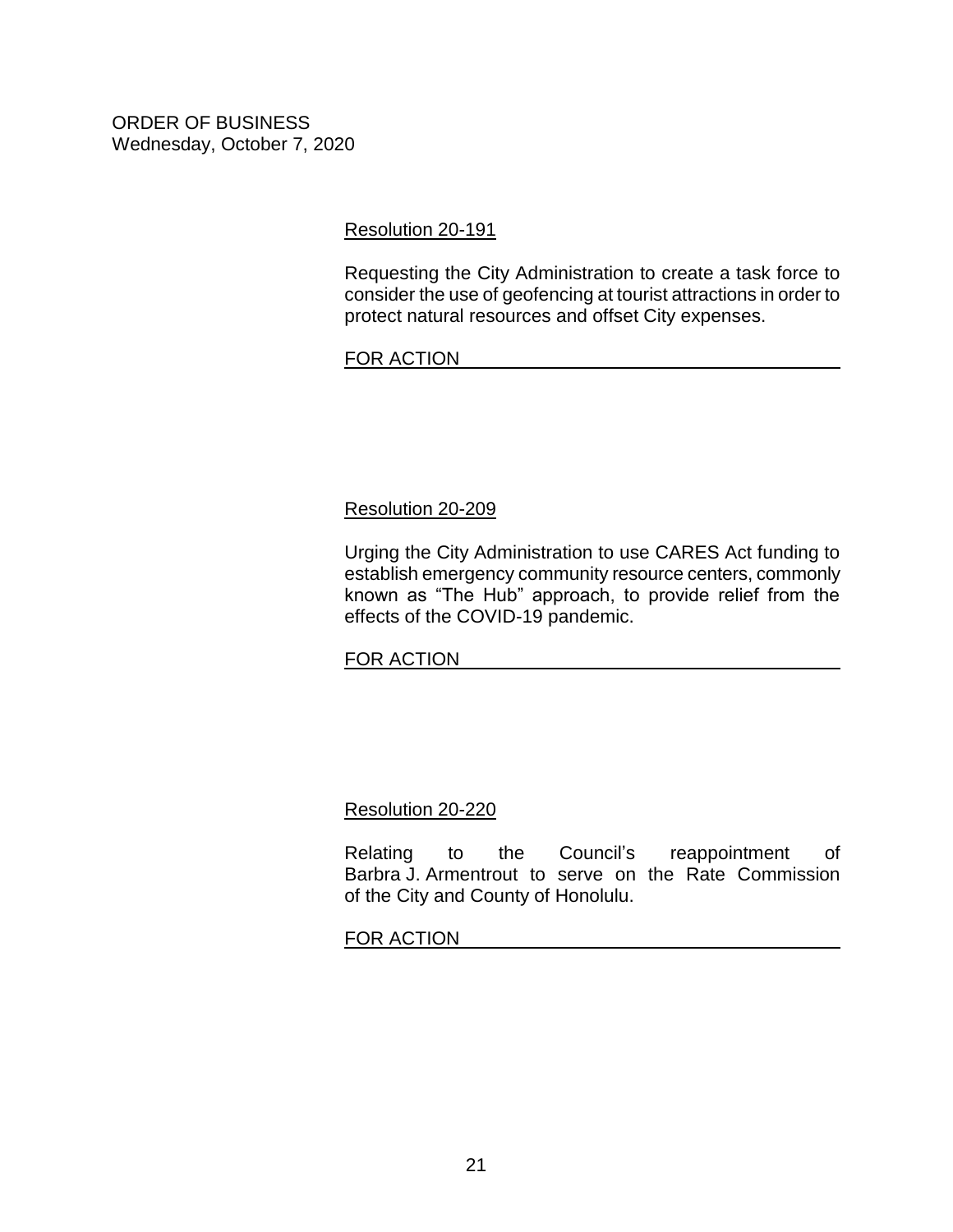[Resolution 20-228](https://hnldoc.ehawaii.gov/hnldoc/document-download?id=7685)

Urging the City Administration to allow small businesses that have previously been awarded a reimbursement grant to apply for another reimbursement grant from the Small Business Relief and Recovery Fund.

FOR ACTION

### [Resolution 20-232](https://hnldoc.ehawaii.gov/hnldoc/document-download?id=7734)

Naming the new park on the property bounded by Seaside Avenue, Royal Hawaiian Avenue, Aloha Drive, and Manukai Street in Waikiki "Centennial Park Waikiki."

#### FOR ACTION

#### [Resolution 20-233](https://hnldoc.ehawaii.gov/hnldoc/document-download?id=7735)

Urging the City Administration to fund the restoration of the Hanauma Bay Marine Life Conservation District from the Hanauma Bay Nature Preserve Fund.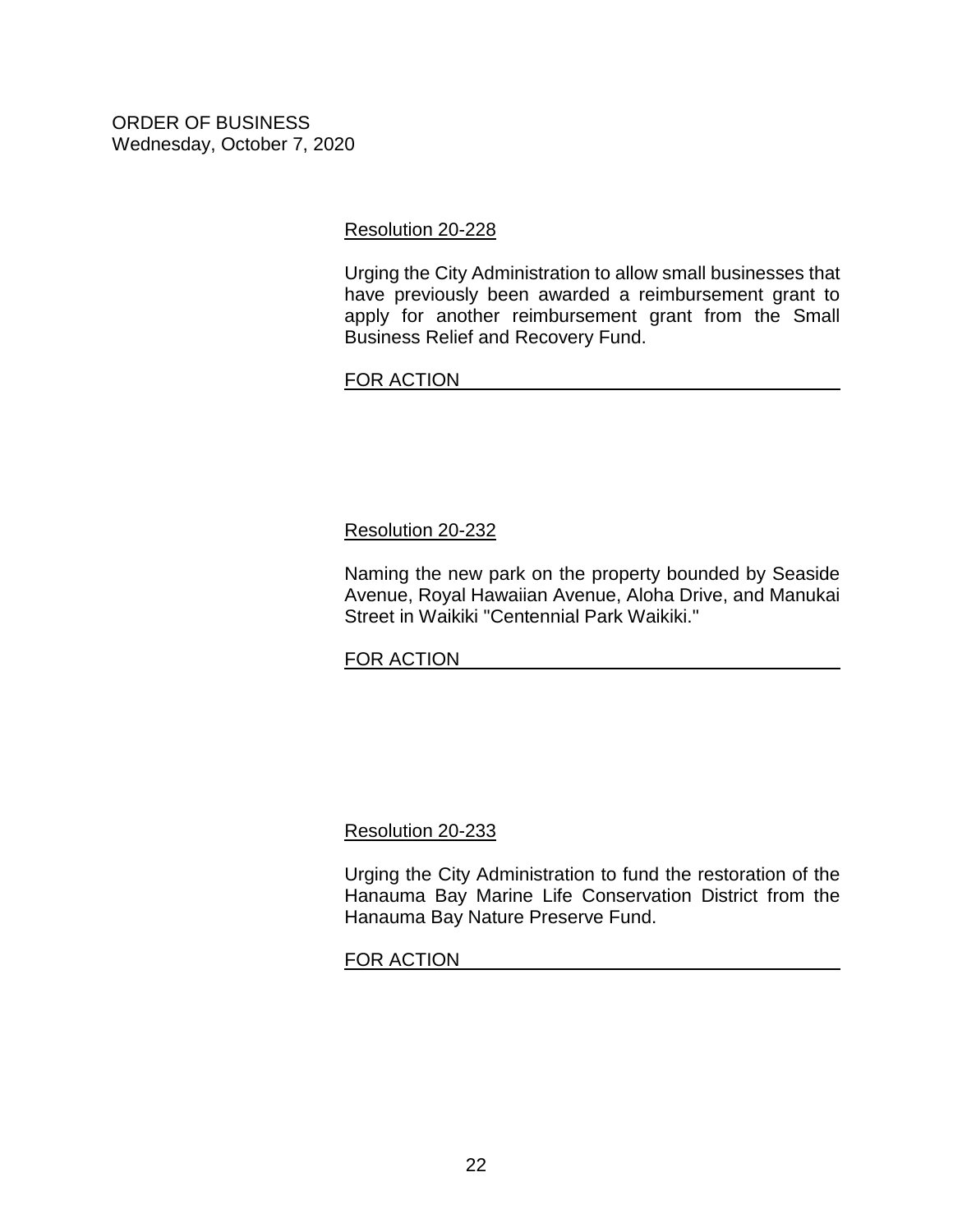#### [Resolution 20-235](https://hnldoc.ehawaii.gov/hnldoc/document-download?id=7741)

Approving the grant of Easement G-1 to Hawaii Gas within a portion of the City's Union Street Mall, TMK: 2-1-010:047.

#### FOR ACTION

#### [Resolution 20-243](https://hnldoc.ehawaii.gov/hnldoc/document-download?id=7872)

Supporting the Kokua Council for Senior Citizens and urging the Governor and the State Director of Health to hire a sufficient number of contact tracers, including bilingual contact tracers.

#### FOR ACTION

#### [Resolution 20-246](https://hnldoc.ehawaii.gov/hnldoc/document-download?id=7931)

Urging the Governor to implement important measures to ensure the safe reopening of Hawaii to transpacific travel and tourism.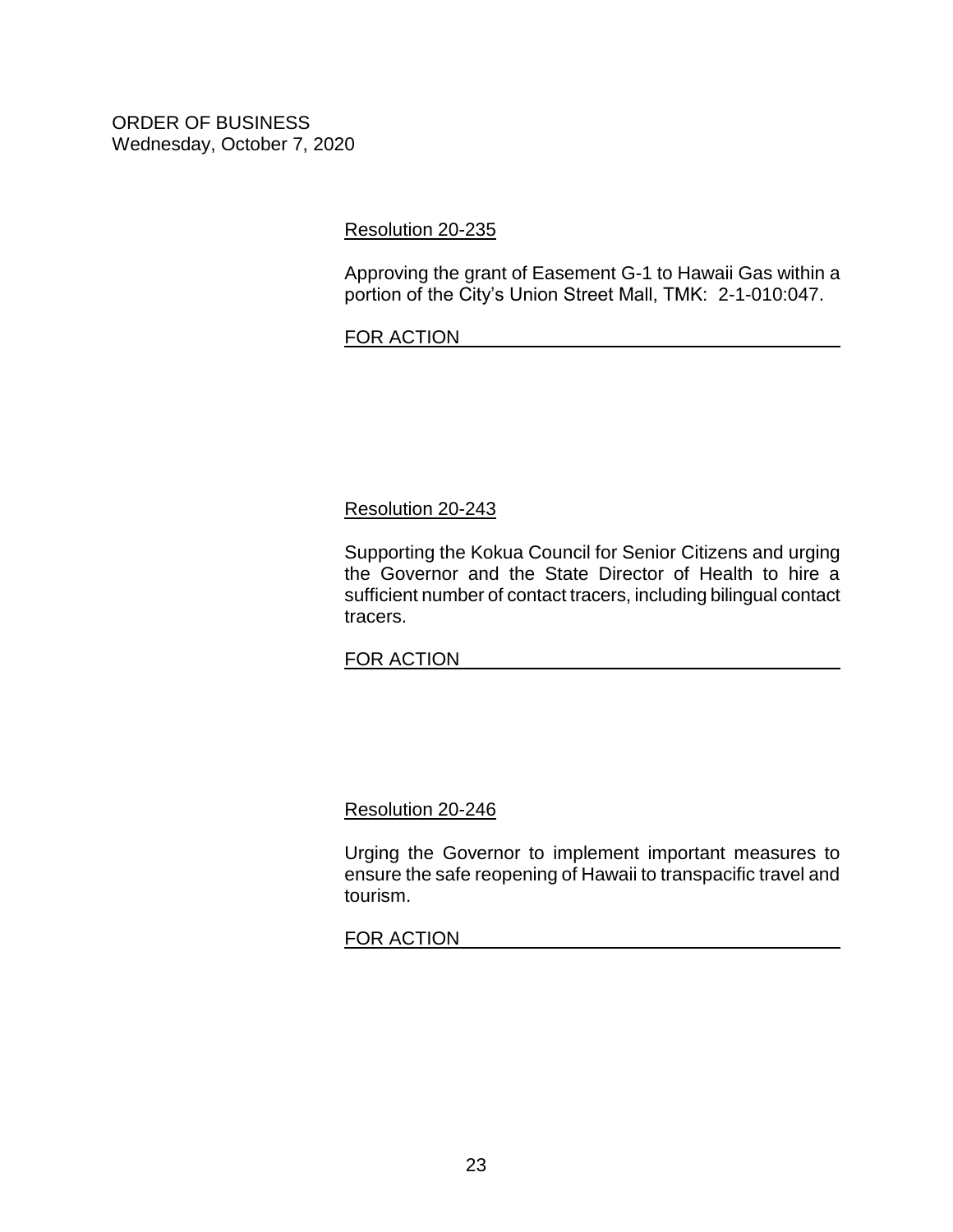[Resolution 20-250](https://hnldoc.ehawaii.gov/hnldoc/document-download?id=7976)

Relating to appointments and nominations for the Hawaii State Association of Counties.

#### FOR ACTION

[Resolution 20-253](https://hnldoc.ehawaii.gov/hnldoc/document-download?id=8004)

Urging the Governor to adopt a two or more test shortened COVID-19 quarantine system for travelers arriving in Hawaii.

FOR ACTION

[Communication D-586](https://hnldoc.ehawaii.gov/hnldoc/document-download?id=7631)

From the Department of Planning and Permitting, requesting a 81-day extension of time for [Bill 2, CD1,](https://hnldoc.ehawaii.gov/hnldoc/document-download?id=7544) relating to off-street parking and loading. (Deadline: 10/11/20 + 81 days)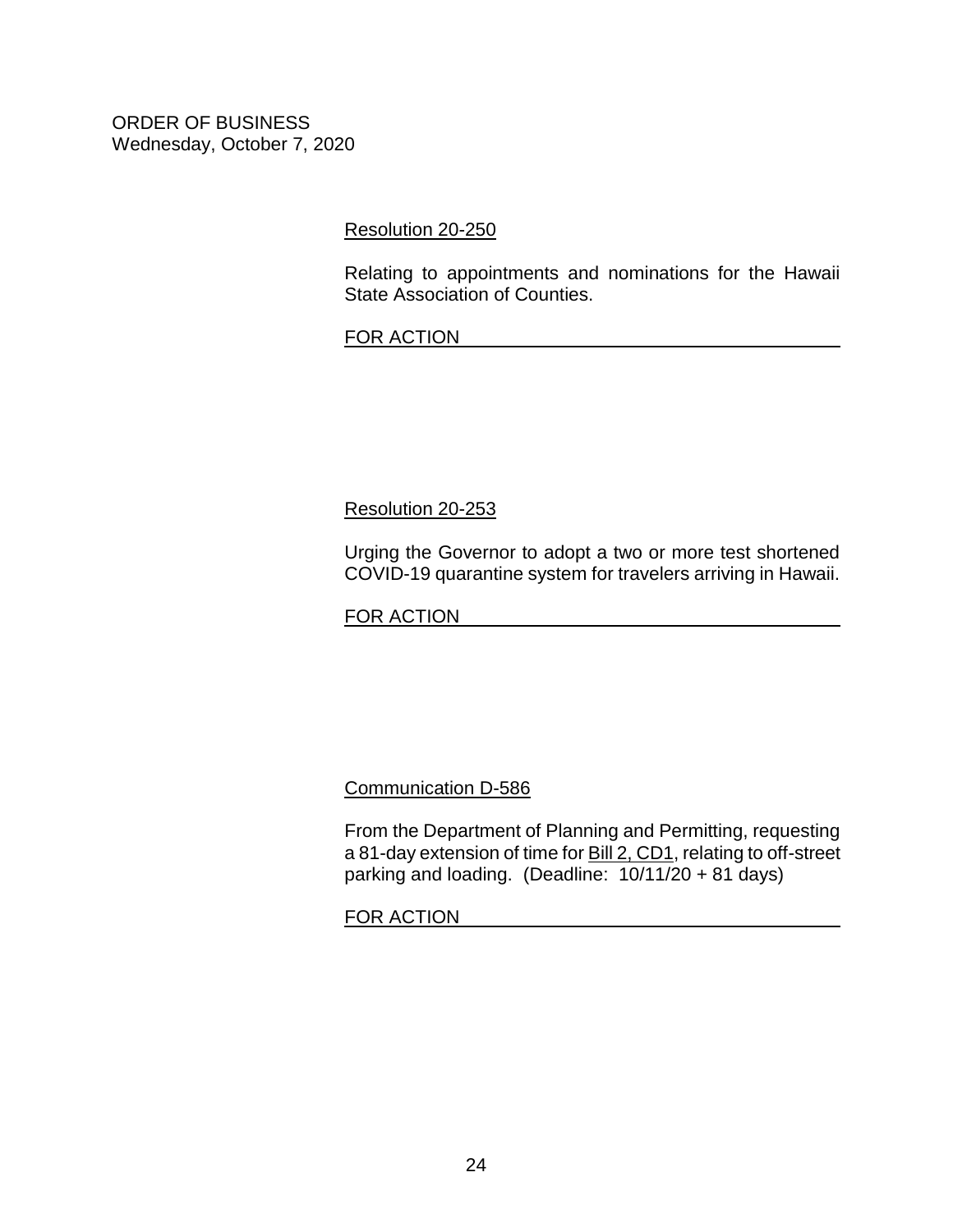#### [Communication M-637](https://hnldoc.ehawaii.gov/hnldoc/document-download?id=7963)

From Environmental Science International, requesting a 120-day extension of time for [Resolution 20-226](https://hnldoc.ehawaii.gov/hnldoc/document-download?id=7669) granting a Special Management Area Use Permit to replace the Hanohano Hale Apartment Building's existing wastewater treatment system. (Applicant: Hanohano Hale Association of Apartment Owners) (Deadline: 10/31/20 + 120 days)